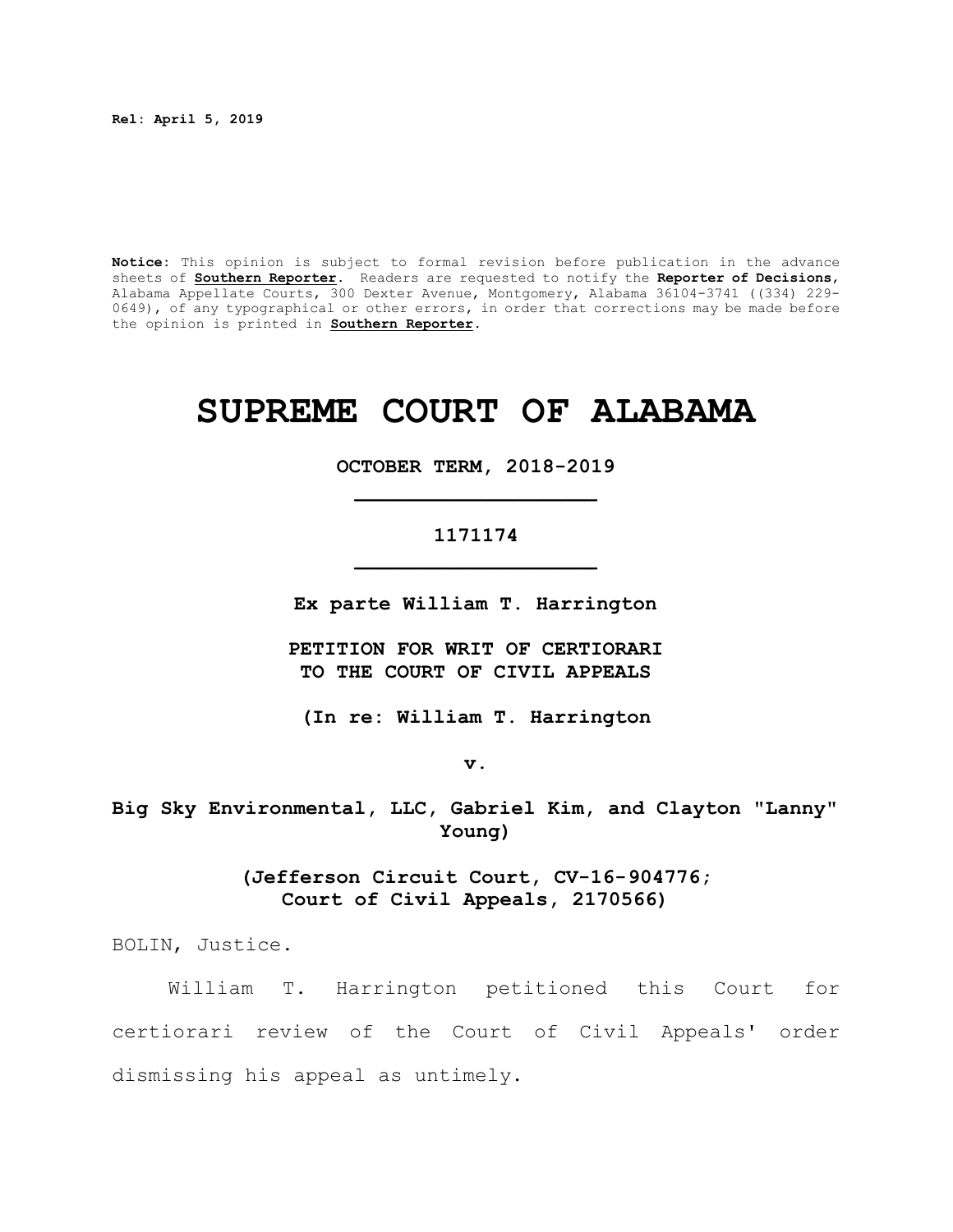# Procedural History

On December 23, 2016, Harrington sued Big Sky Environmental, LLC, Gabriel Kim, and Clayton "Lanny" Young, seeking compensatory and punitive damages resulting from a dispute over an employment agreement. Harrington alleged breach of contract, negligence, wantonness, fraud, suppression, and deceit. On March 10, 2017, Big Sky and Kim filed a motion to dismiss pursuant to Rule 12(b)(6), Ala. R. Civ. P.

On April 5, 2017, Harrington filed an amended complaint. Harrington again named Big Sky, Kim, and Young as defendants. He added as defendants Exoro Global, LLC ("Exoro Global"), and Exoro Global Capital, LLC ("Exoro Capital"). He once again alleged breach of contract, negligence, wantonness, fraud, suppression, and deceit. Harrington listed Kim as the "agent for service" of process for both Exoro Global and Exoro Capital. Harrington filed a notice to serve Exoro Global and Exoro Capital by certified mail. It appears that Exoro Global and Exoro Capital have a business interest in Big Sky. On April 10, 2017, Big Sky and Kim filed a motion to dismiss the amended complaint pursuant to Rule 12(b)(6), Ala. R. Civ. P.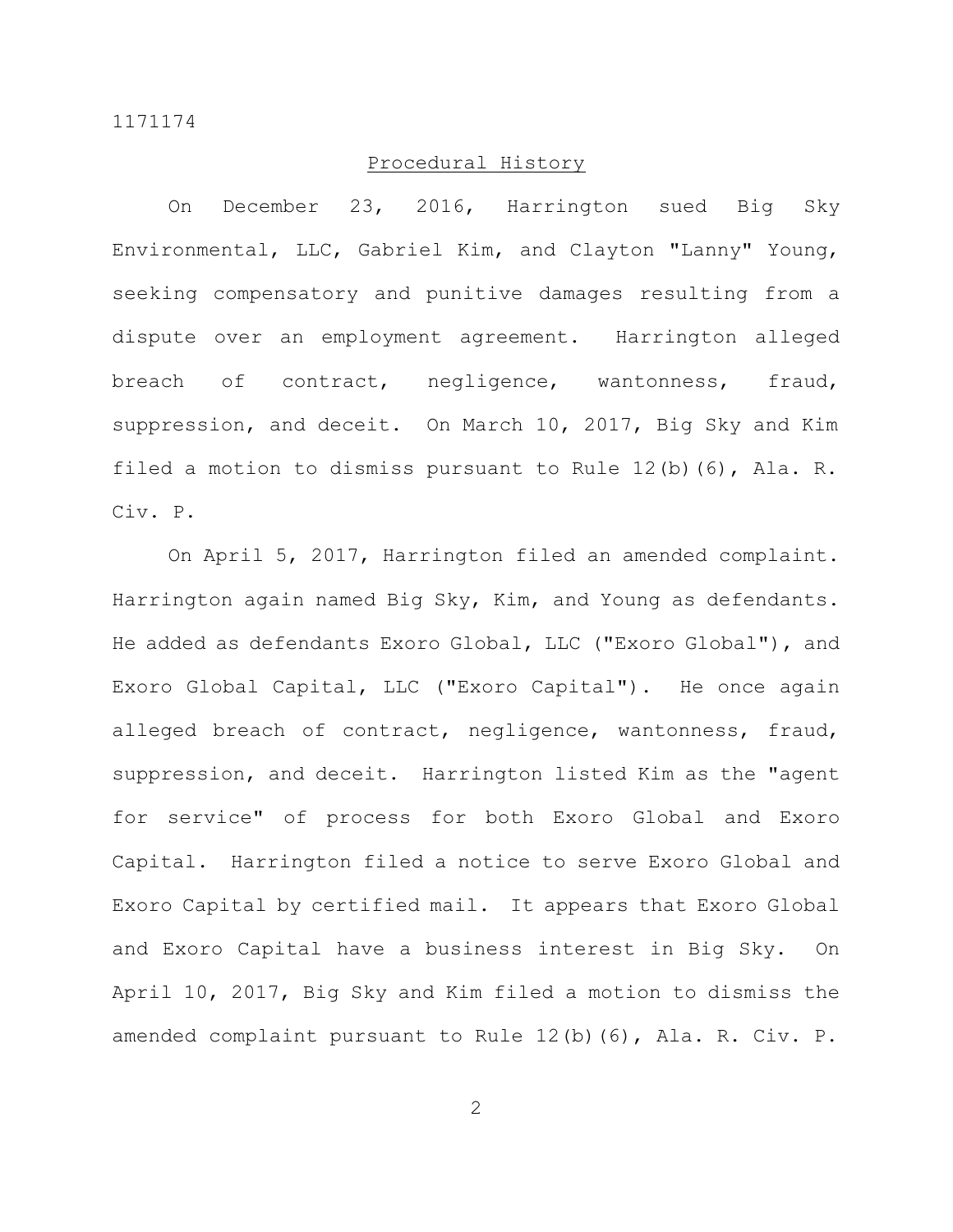In their motion to dismiss, Big Sky and Kim stated in a footnote that neither Exoro Global nor Exoro Capital had been served.

On April 28, 2017, Harrington filed a second amended complaint in which he named Big Sky, Kim, Young, Exoro Global, and Exoro Capital as defendants, again alleging breach of contract, negligence, wantonness, fraud, suppression, and deceit. Kim was again listed as the "agent for service" for Exoro Global and Exoro Capital. On May 12, 2017, Big Sky and Kim filed a motion to dismiss Harrington's second amended complaint for failure to state a claim upon which relief could be granted under Rule  $12(b)(6).$ <sup>1</sup>

On September 28, 2017, the trial court entered an order dismissing the claims against Big Sky and Kim with prejudice on the ground that there was no valid employment contract. The trial court then set the case for a status review on November 7, 2017. On October 26, 2017, Harrington filed a motion purportedly seeking to "alter, amend, or vacate the judgment," arguing that a valid employment contract existed.

 $1$ In their motion, Big Sky and Kim stated that Big Sky was Harrington's sole employer and that Harrington had not been employed by Kim, Exoro Global, or Exoro Capital.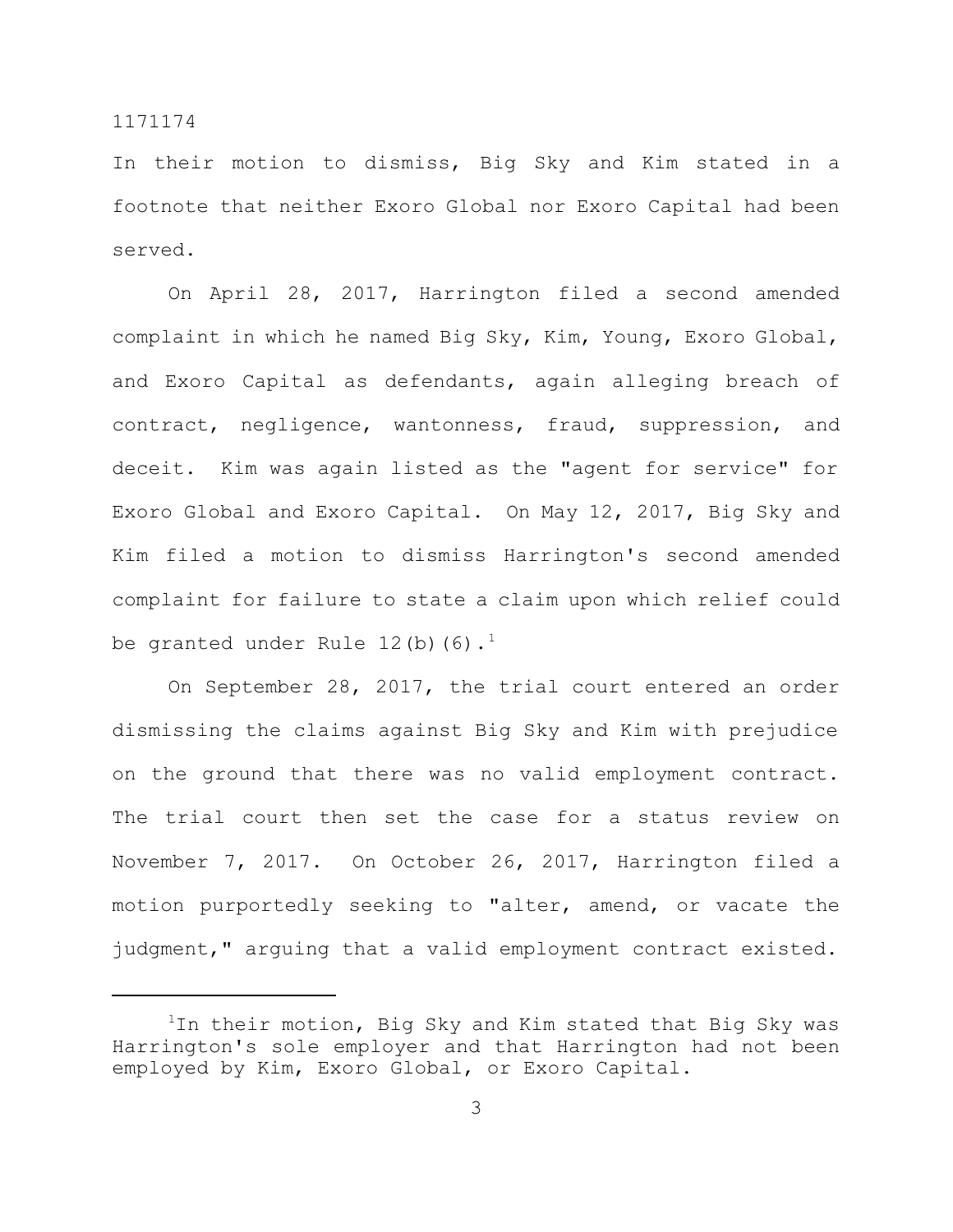On December 20, 2017, the trial court denied Harrington's motion.

On January 26, 2018, the trial court entered the following order:

"The Court has been made aware that the parties are in disagreement over whether or not its order of September 28, 2017 is final and in accordance with Rule 54(b) of the Ala. R. Civ. P.

"After reviewing the Plaintiff's Second Amended Complaint and the aforementioned order, the Court finds that the granting of the Defendants' [Rule] 12(b)(6) motion dismissed any and all claims asserted by the Defendant.<sup>[2]</sup>

"It is therefore ORDERED, ADJUDGED, and decreed that this Court's order dated September 28, 2017 is hereby made FINAL. Any and all claims against the Defendant(s) are hereby DISMISSED, without prejudice."

(Capitalization in original.)

On March 7, 2018, Harrington filed a notice of appeal. On March 15, 2018, this Court transferred the case to the Court of Civil Appeals pursuant to § 12-2-7(6), Ala. Code 1975. On July 19, 2018, the Court of Civil Appeals entered an order requesting that the parties file letter briefs addressing whether there was a final judgment from which to

 $2P$ resumably the trial court meant to state "claims asserted by the **Plaintiff.**"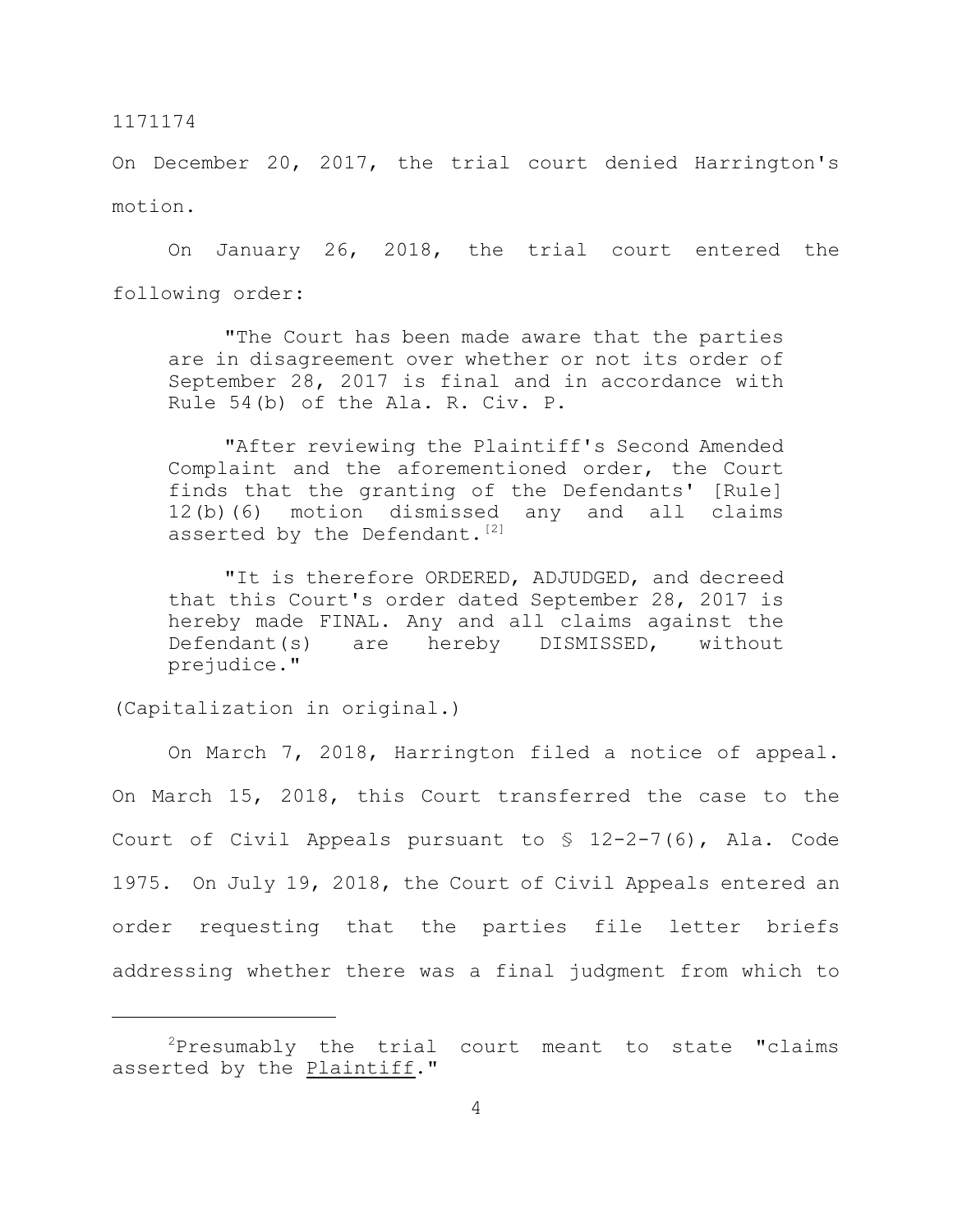appeal and, if so, whether the appeal was timely filed. The parties responded, and on July 31, 2018, the Court of Civil Appeals, by order, dismissed Harrington's appeal as untimely. Harrington sought rehearing of the dismissal, but his application for rehearing was overruled. On September 19, 2018, Harrington petitioned this Court for certiorari review of the Court of Civil Appeals' decision.

#### Discussion

At the outset of our discussion, we recognize that

"'[t]he filing of a timely notice of appeal is a jurisdictional act.' Painter v. McWane Cast Iron Pipe Co., 987 So. 2d 522, 529 (Ala. 2007)(citing Lewis v. State, 463 So. 2d 154, 155 (Ala. 1985)). 'An appeal shall be dismissed if the notice of appeal was not timely filed to invoke the jurisdiction of the appellate court.' Rule  $2(a)(1)$ , Ala. R. App. P. See also Ex parte Alabama Dep't of Human Res., 999 So. 2d [891] at 895 [(Ala. 2008)] ('[W]e are obligated to dismiss an appeal if, for any reason, [subject-matter] jurisdiction does not exist.' (citing Ex parte Smith, 438 So. 2d 766, 768 (Ala. 1983)))."

Williamson v. Fourth Ave. Supermarket, Inc., 12 So. 3d 1200, 1202 (Ala. 2009). However, in the present case, we must first address whether there is a final judgment from which an appeal can properly be taken.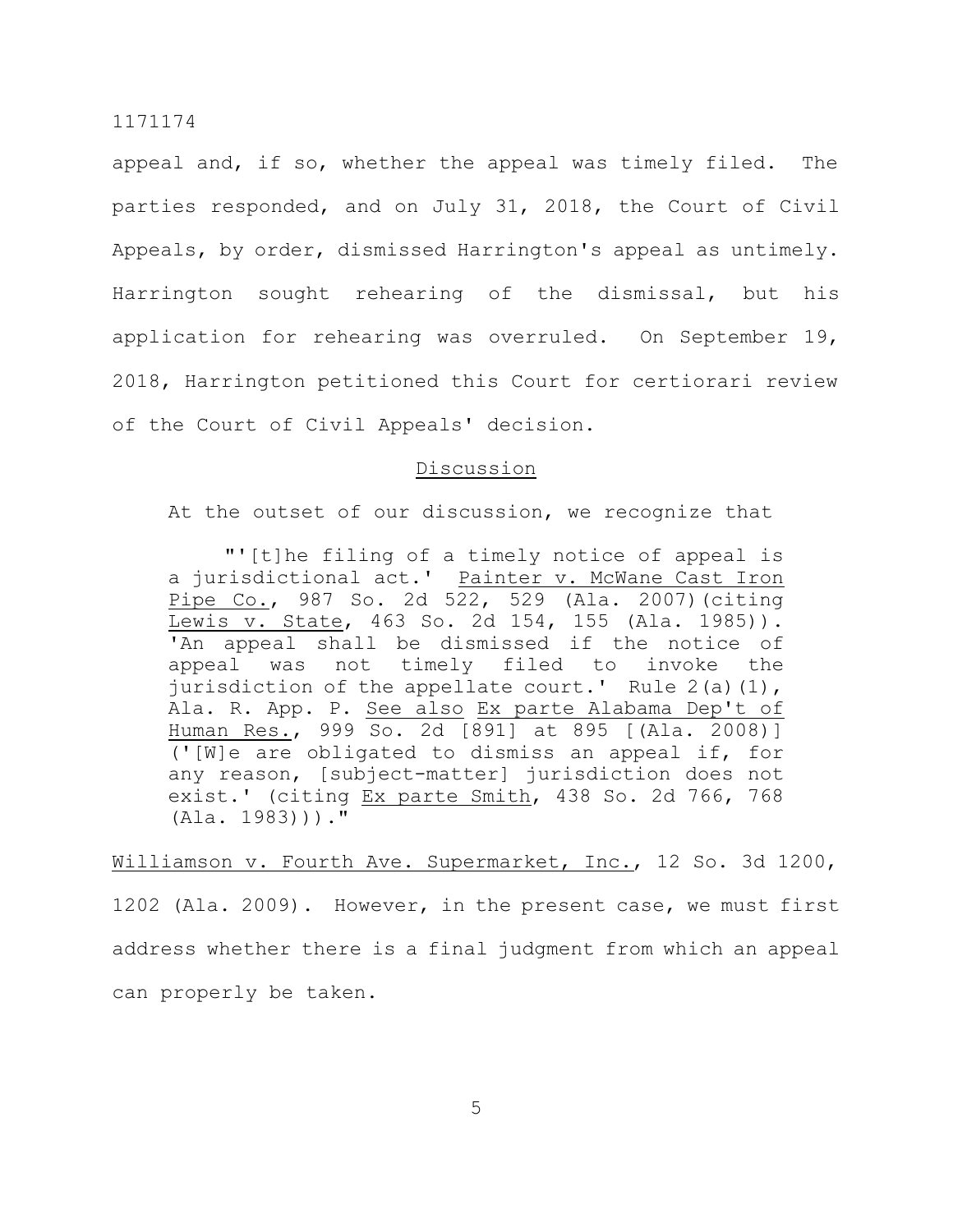"The general rule is that a trial court's order is not final unless it disposes of all claims as to all parties." Dickerson v. Alabama State Univ., 852 So. 2d 704, 705 (Ala. 2002)(citing Rule 54(b), Ala. R. Civ. P.). "For a judgment to be final, it must put an end to the proceedings and leave nothing for further adjudication. Ex parte Wharfhouse Rest. & Oyster Bar, Inc., 796 So. 2d 316, 320 (Ala. 2001). '[W]ithout a final judgment, this Court is without jurisdiction to hear an appeal.' Cates v. Bush, 293 Ala. 535, 537, 307 So. 2d 6, 8 (1975)." Hamilton v. Connally, 959 So. 2d 640, 642 (Ala. 2006).

The trial court's September 28, 2017, order dismissed Harrington's claims against Big Sky and Kim with prejudice. However, that order was not a final, appealable order. Harrington's claims against Young (who was served with notice) had not been adjudicated, nor had he been dismissed from the case. In its order, the trial court set the case for a status hearing in November. This indicates that the trial court did not consider the order to be a final judgment. Except as otherwise provided by law, appeals lie only from final judgments. Gilbert v. Nicholson, 845 So. 2d 785, 790 (Ala.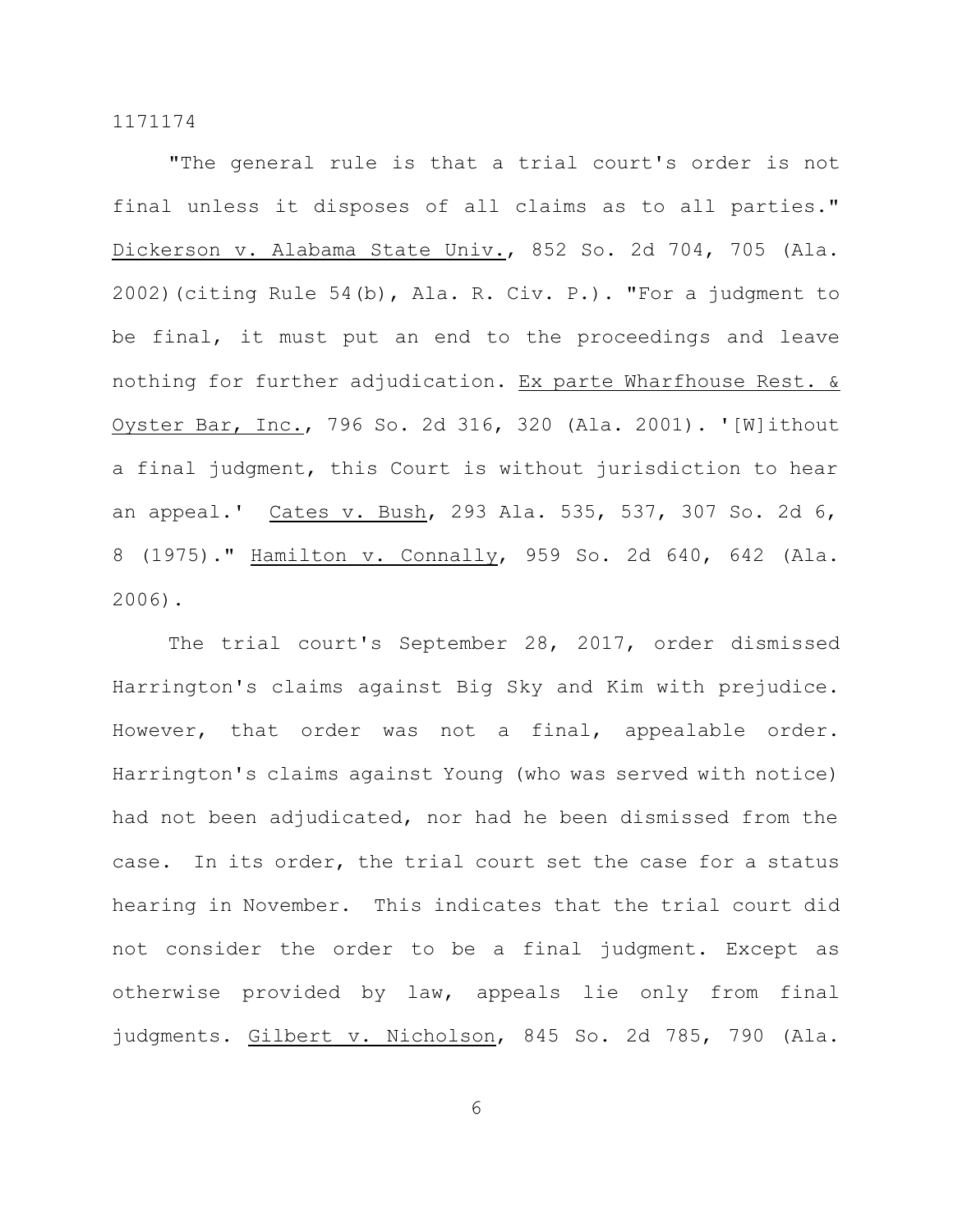2002)("It is well settled that '[a]n appeal will not lie from an order or judgment which is not final.'" (quoting Robinson v. Computer Servicenters, Inc., 360 So. 2d 299, 302 (Ala. 1978))). Accordingly, the trial court's order of September 28, 2017, was not appealable.<sup>3</sup>

An exception to the rule of finality of judgments, for purposes of appellate review, occurs when a trial court directs the entry of a final judgment pursuant to Rule 54(b), Ala. R. Civ. P. Rule 54(b) provides:

"(b) Judgment upon multiple claims or involving multiple parties. When more than one claim for relief is presented in an action, whether as a claim, counterclaim, cross-claim, or third-party claim, or when multiple parties are involved, the court may direct the entry of a final judgment as to one or more but fewer than all of the claims or parties only upon an express determination that there is no just reason for delay and upon an

<sup>&</sup>lt;sup>3</sup>The Rule 54(b) certification in the January 26, 2018, order was timely brought within the jurisdiction of this Court when the underlying judgment upon which it purported to operate was appealed to this Court in a timely manner. Fuller v. Birmingham-Jefferson Cty. Transit Auth., 147 So. 3d 907, 914 (Ala. 2013) (Murdock, J., concurring specially). See also Wallace v. Belleview, 120 So. 3d 485 (Ala. 2012)("When the trial court enters a Rule 54(b) certification, there is a facially valid order from which the time for filing a notice of appeal starts to run."). Nevertheless, not every Rule 54(b) certification is valid. The trial court may make an erroneous Rule 54(b) certification leading to the dismissal of an appeal as being from a nonfinal judgment.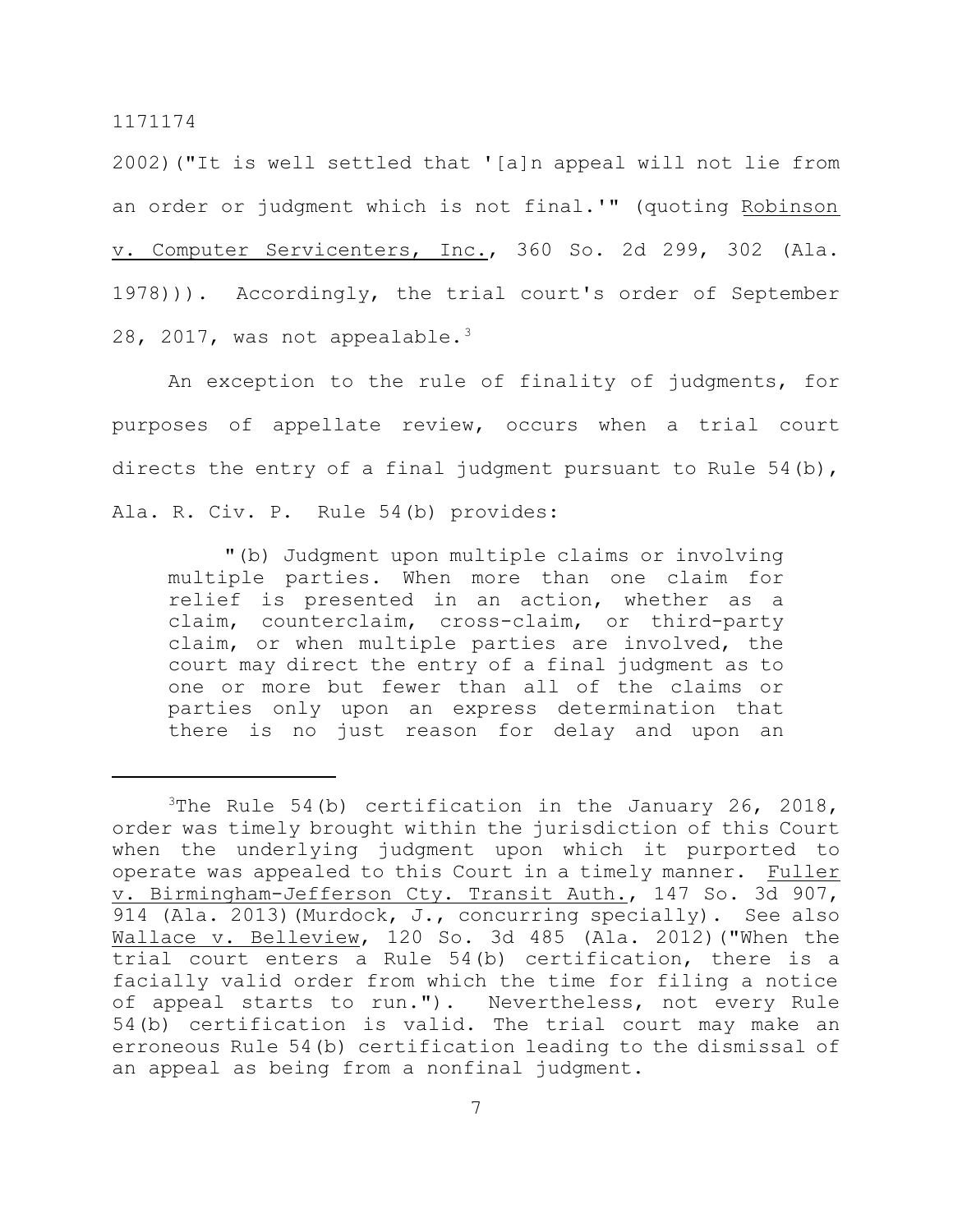express direction for the entry of judgment. Except where judgment is entered as to defendants who have been served pursuant to Rule 4(f), [Ala. R. Civ. P.,] in the absence of such determination and direction, any order or other form of decision, however designated, which adjudicates fewer than all the claims or the rights and liabilities of fewer than all the parties shall not terminate the action as to any of the claims or parties, and the order or other form of decision is subject to revision at any time before the entry of judgment adjudicating all the claims and the rights and liabilities of all the parties."

This Court looks with some disfavor upon certifications

under Rule 54(b):

"It bears repeating, here, that '"[c]ertifications under Rule 54(b) should be entered only in exceptional cases and should not be entered routinely."' State v. Lawhorn, 830 So. 2d 720, 725 (Ala. 2002)(quoting Baker v. Bennett, 644 So. 2d 901, 903 (Ala. 1994), citing in turn Branch v. SouthTrust Bank of Dothan, N.A., 514 So. 2d 1373 (Ala. 1987)). '"'Appellate review in a piecemeal fashion is not favored.'"' Goldome Credit Corp. [v. Player, 869 So. 2d 1146, 1148 (Ala. Civ. App. 2003)](quoting Harper Sales Co. v. Brown, Stagner, Richardson, Inc., 742 So. 2d 190, 192 (Ala. Civ. App. 1999), quoting in turn Brown v. Whitaker Contracting Corp., 681 So. 2d 226, 229 (Ala. Civ. App. 1996))(emphasis added)."

Dzwonkowski v. Sonitrol of Mobile, Inc., 892 So. 2d 354, 363

(Ala. 2004).

A Rule 54(b) certification should not be entered if the issues in the claim being certified and a claim that will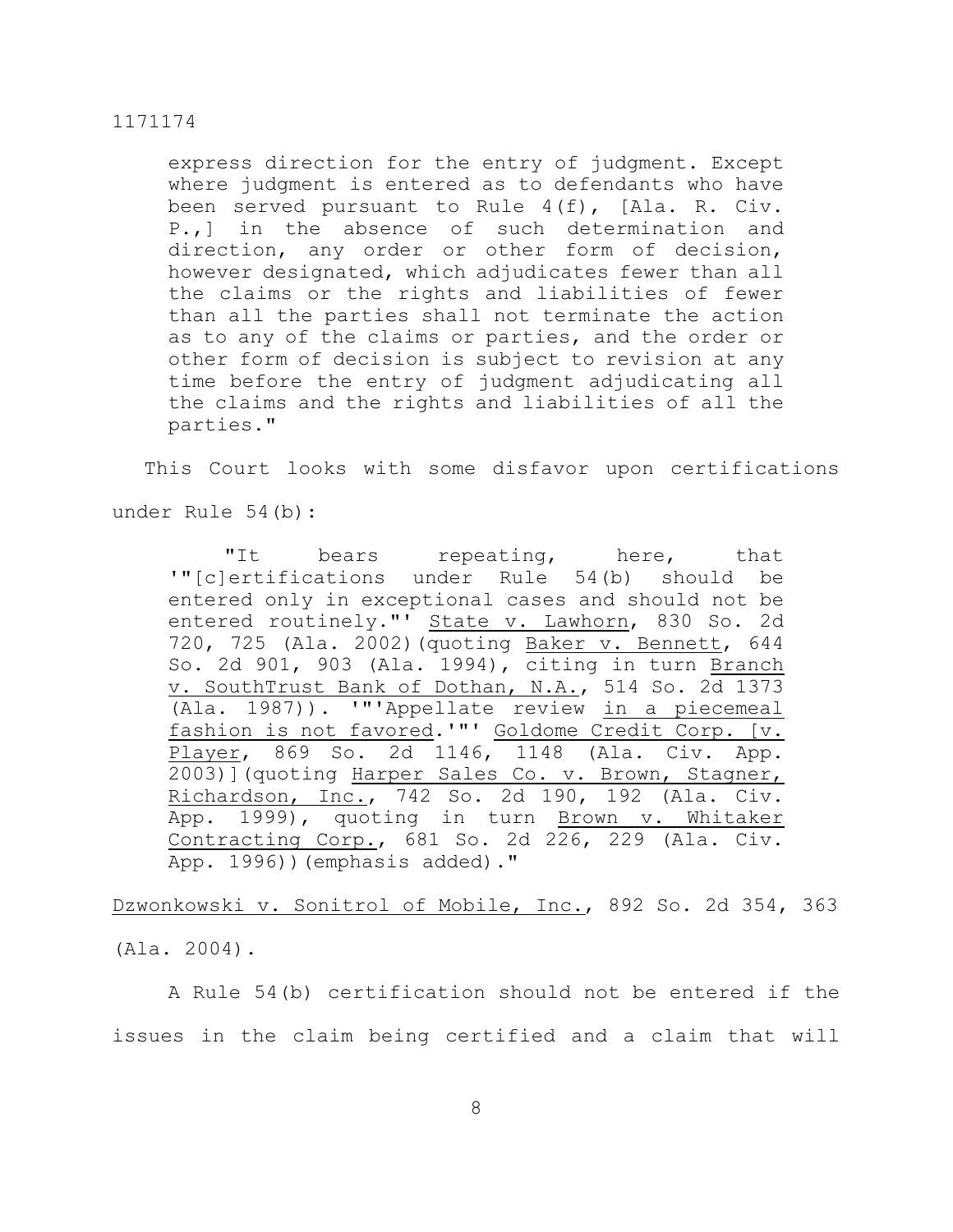remain pending in the trial court "'are so closely intertwined that separate adjudication would pose an unreasonable risk of inconsistent results.'" Clarke–Mobile Ctys. Gas Dist. v. Prior Energy Corp., 834 So. 2d 88, 95 (Ala. 2002)(quoting Branch v. SouthTrust Bank of Dothan, N.A., 514 So. 2d 1373, 1374 (Ala. 1987)). See also Banyan Corp. v. Leithead, 41 So. 3d 51 (Ala. 2009)(holding that the trial court's partialsummary-judgment order determining that subsidiary was a mere instrumentality or alter ego of parent corporation, that any liability attributable to subsidiary would also be borne by parent corporation, and that parent corporation was a party to employee's employment contract could not be certified as final under Rule 54(b) when order did not dispose of all claims as to at least one party); Smith v. Slack Alost Dev. Servs. of Alabama, LLC, 32 So. 3d 556 (Ala. 2009)(holding that the trial court exceeded its discretion in certifying as final a summary judgment against a prospective condominium purchaser in the seller's action for failing to complete purchase because the court had not entered judgment on a similar claim the seller was asserting against another purchaser in the same action,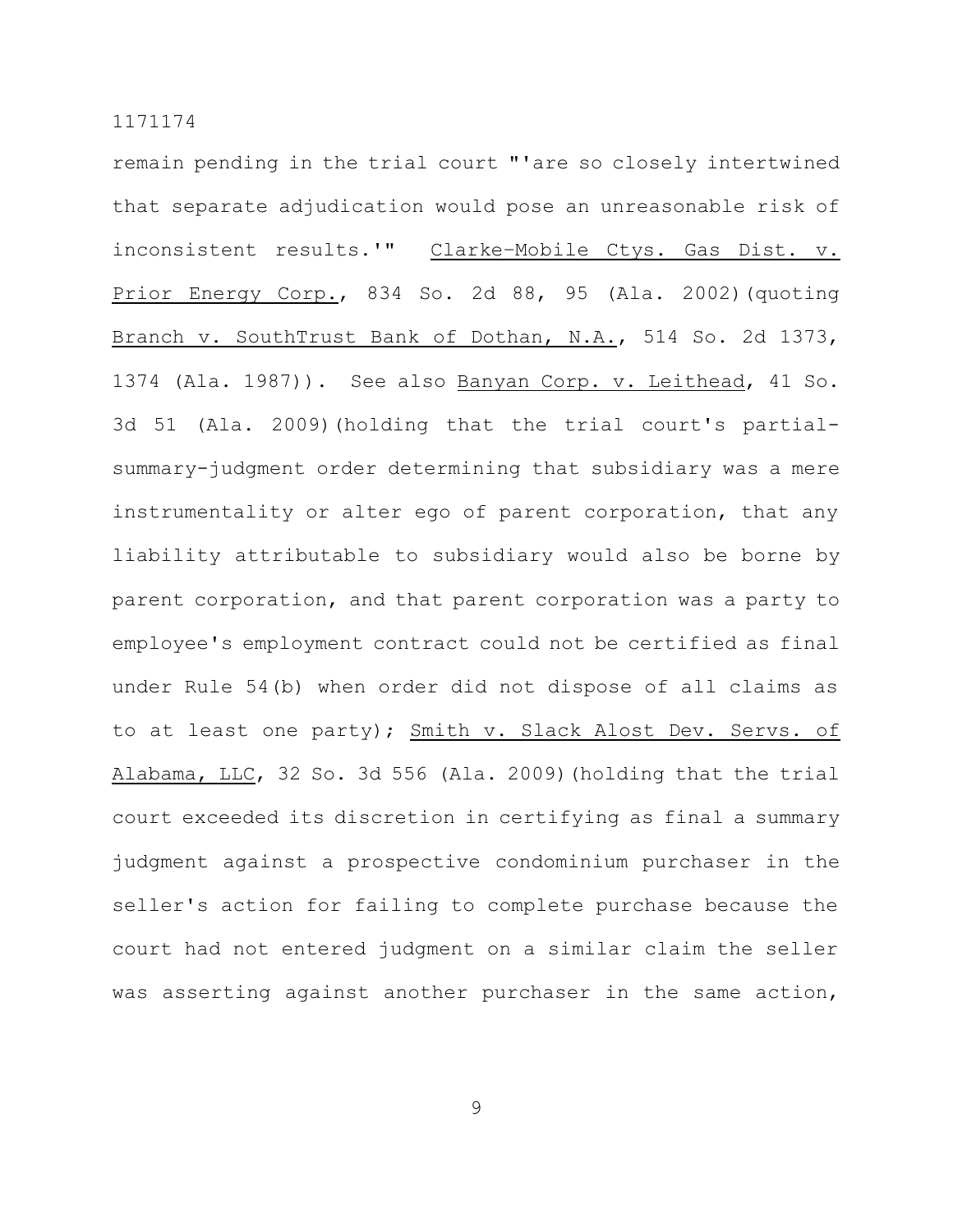which claim was based upon essentially the same facts and raised many of the same issues).

A trial court's order certifying a judgment as final pursuant to Rule 54(b) must clearly indicate an intent to do so. In Brown v. Whitaker Contracting Corp., 681 So. 2d 226 (Ala. Civ. App. 1996), the Court of Civil Appeals determined that the trial court certifying a judgment as final pursuant to Rule 54(b) had to state its reason for finding no just reason for delay. In Schneider National Carriers, Inc. v. Tinney, 776 So. 2d 753, 754 (Ala. 2000), this Court overruled Brown. In Schneider, this Court held that the trial court had validly certified a judgment as final pursuant to Rule 54(b) by stating that the judgment was "'expressly made a final judgment'" and citing Rule 54(b). The Court held that, although it generally did not approve of the omission of the Rule 54(b) language, the trial court had made "'an express determination that there is no just reason for delay,' because Rule 54(b) explicitly calls for such a determination" and to say that the determination was absent would exalt form over substance. 776 So. 2d at 755.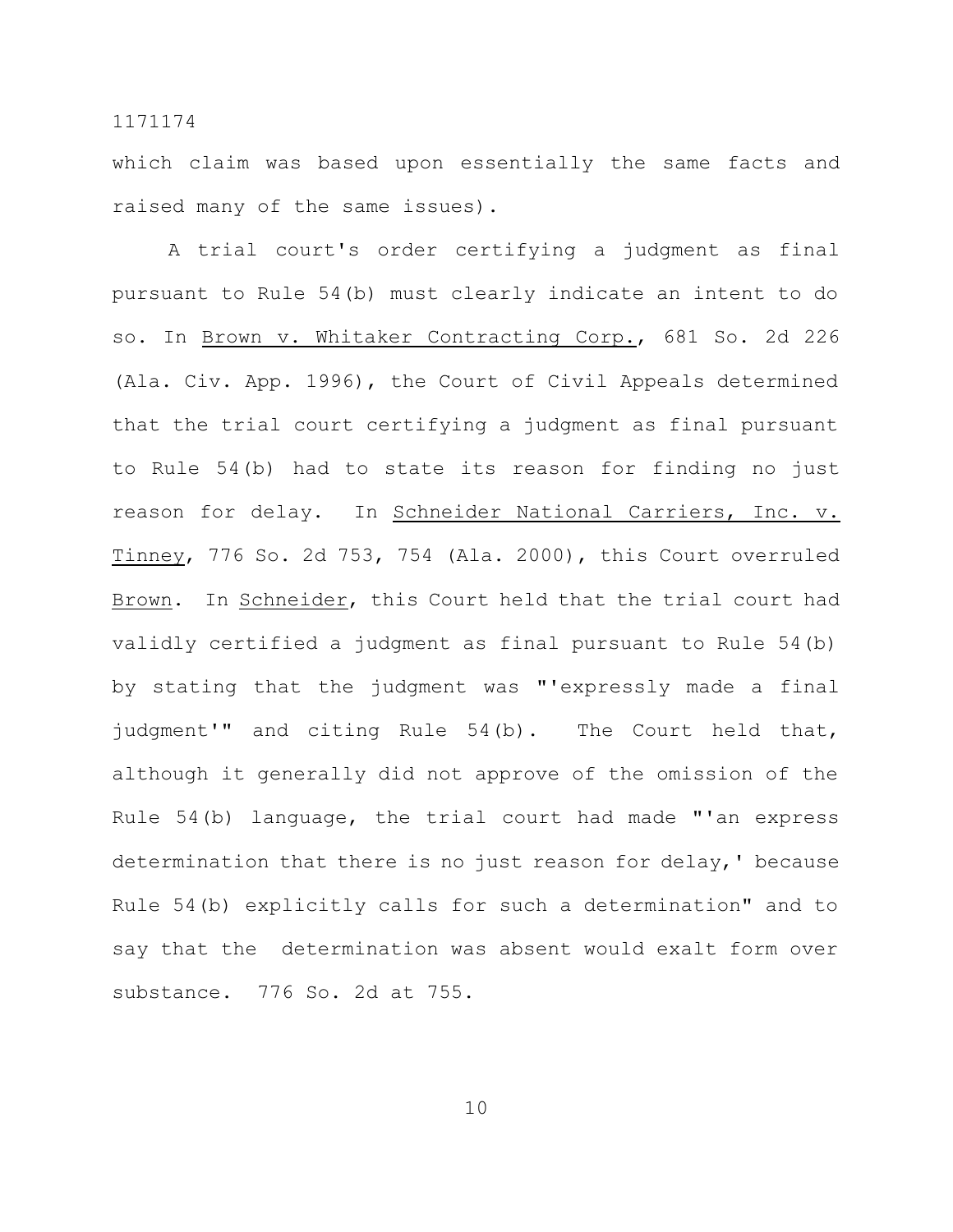In Hanner v. Metro Bank & Protective Life Insurance Co., 952 So. 2d 1056, 1061 (Ala. 2006), this Court concluded that, although the trial court had stated that the judgment "'resolves all controversies pending in this case with prejudice and is final in accordance with the Alabama Rules of Civil Procedure,'" the trial court's failure either to cite Rule 54(b) or to quote the language of that rule rendered the purported Rule 54(b) certification invalid. Id. The Court also stated that the trial court failed to recognize in its order that the action in which it was entered had previously been consolidated with a related action.<sup>4</sup>

In the present case, the trial court's January 26, 2018, order states that the parties were unclear as to whether its September 28, 2017, order was final under Rule 54(b). However, we note that there is nothing in the trial court's September 28, 2017, order indicating an intent to certify that order as a final order in accordance with Rule 54(b).

<sup>&</sup>lt;sup>4</sup>In Nettles v. Rumberger, Kirk & Caldwell P.C., [Ms. 1170162, August 31, 2018] So. 3d (Ala. 2018), this Court overruled its rule established in Hanner to hold that once a final judgment has been entered in a case, it is immediately appealable, regardless of whether the case has been consolidated with another case that remains pending.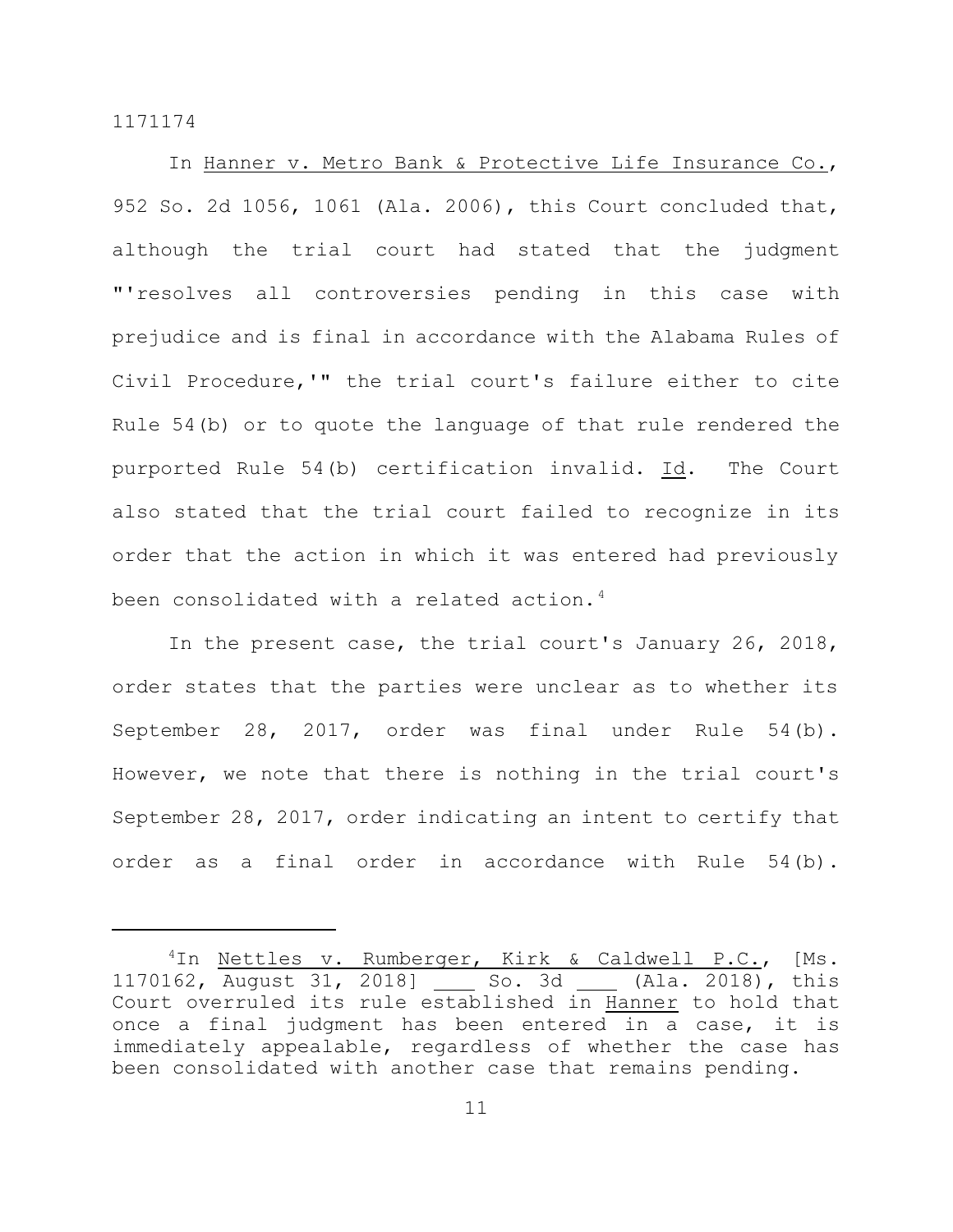Presumably, the parties' concern regarding finality was because Harrington's claims against Young had not been adjudicated.<sup>5</sup> The trial court's January 26, 2018, order then states that its order of September 28, 2017, dismissed any and all claims against Big Sky and Kim, because the court granted their Rule 12(b)(6) motion to dismiss. Next, the trial court states that its September 28, 2017, order is now final,  $6$  but the trial court then takes a different action than it did in its September 28, 2017, order in that it dismisses Harrington's claims against Big Sky and Kim without

<sup>&</sup>lt;sup>5</sup>It does not appear that Exoro Global and Exoro Capital were served with notice of Harrington's second amended complaint. Rule 54(b) references Rule 4(f), Ala. R. Civ. P., in regard to a judgment against one or more defendants when other defendants have not been served with process. A judgment that disposes of fewer than all the defendants is final when the defendants as to whom there has been no judgment have not yet been served with notice. See Owens v. National Sec. of Alabama, Inc., 454 So. 2d 1387 (Ala. 1984)(denying the motion to dismiss the appeal on the ground that the case below was still pending as to other defendants when service had been attempted but not completed and, under Rule 4(f), service on the other defendants must be completed before it can be said that the pending action involves other active defendants).

 $6$ Although the trial court refers to "Defendant[s]" in the last paragraph, it is unclear to which defendants the court is referring, because the court never references Young anywhere in the order.